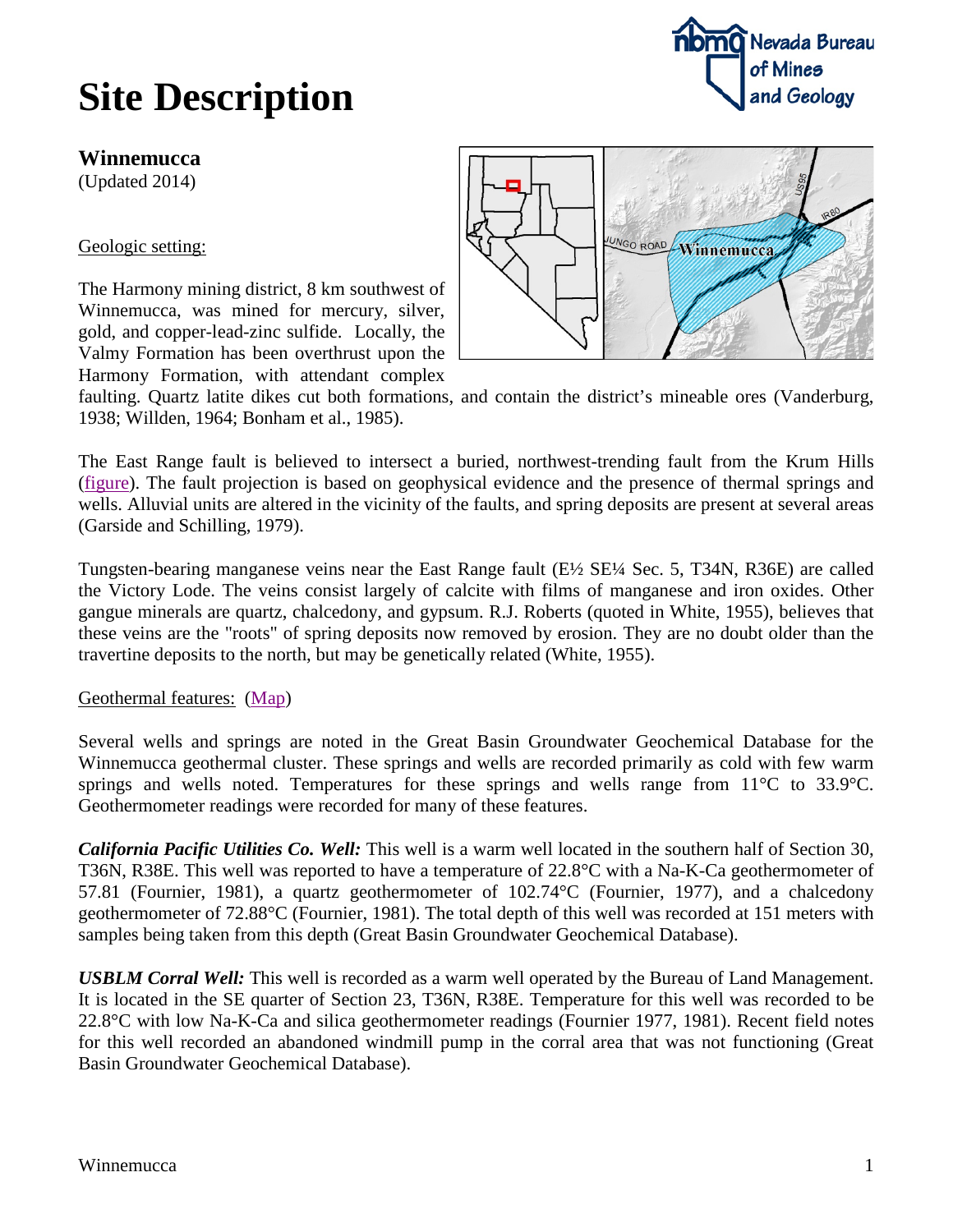# **Site Description**



*NWIS Well 070 N36 E37 26C 1:* This is a warm well located in section 26 of T36N, R37E. A temperature of 20°C was recorded by the USGS in 1961 with a Na-K-Ca geothermometer of 56.85°C (Fournier, 1981), a quartz geothermometer of 105.44°C (Fournier, 1977), and a chalcedony geothermometer of 75.78°C (Fournier, 1981). The sample depth was recorded as 26.5 meters with no total depth recorded (Great Basin Groundwater Geochemical Database).

*Rose Creek Springs:* Warm springs and wells are located at the northwestern corner of the East Range (Secs. 21, 27, 28, T35N, R36E) (Cohen, 1962b; 1964). Two gas-discharging springs (Little and Big Alkali Springs) have elevated temperatures, varying between 20°C and 28.9°C (Great Basin Groundwater Geochemical Database). These springs lie along a range-boundary fault extension, believed to cross Interstate 80 near the center of Sec. 28, according to geophysical evidence (Cartwright et al., 1964).

Spring deposits consist of both siliceous sinter and travertine (Cohen, 1962a). The deposit in Sec. 33 is at the approximate maximum level of Pleistocene Lake Lahontan, and may be related, in which case the deposit would be younger than 50,000 years. White (1955) describes the travertine at one spring terrace (probably in NE¼ NW¼ Sec. 33, T35N, R36E) as being light brown and very porous. One sample contained 9% Mn and  $0.3\%$  WO<sub>3</sub>. The present spring is not depositing travertine.

Water wells down-gradient from the springs contain 2-15 ppm boron (Cohen, 1964). A warm water well (30.6°C) is also reported from NE<sup> $1/4$ </sup> Sec. 25, T35N, R36E (Ron Deichman, written commun., 1990),  $>3$ km east of the projected fault. In 1981, Phillips Petroleum Company drilled two temperature gradient holes (91 and 166m (116?) depths) in the southern portion of current leased area that yielded maximum recorded temperatures of 57.8°C and 34.5°C and temperature gradients of 220-269°C/km. (GeothermEx, 2004).

The Great Basin Groundwater Geochemical Database reports Na-K-Ca geothermometer readings ranging from a low 27.8°C up to a moderate 116.08°C (Fournier, 1981). Quartz geothermometer readings are moderate, ranging between 101.81°C and 124.44°C (Fournier, 1977) and chalcedony geothermometer readings are reported to range between 71.88°C and 96.43°C (Fournier, 1981) (Great Basin Groundwater Geochemical Database).

### Leasing information:

The 1,544 acres Whitehorse property, located near Rose Creek Springs, has several surface manifestations indicating geothermal potential, including siliceous sinter, hematite/argillic alteration, and warm springs aligning on probably NNE-striking structures. Alterra Power Corp, formally Magma Energy US, proposed magnetic, gravity, resistivity, and seismic surveys, and shallow temperature gradient drilling. No information is available on this project, which no longer appears on the Company website as of fall 2013.

### Bibliography:

[Bonham, H.F., Jr., Garside, L.J., Jones, R.B., Papke, K.G., Quade, J., and Tingley, J.V., 1985, A mineral](http://www.nbmg.unr.edu/dox/of8503.pdf)  [inventory of the Paradise-Denio and Sonoma-Gerlach Resource Areas, Winnemucca District, Nevada,](http://www.nbmg.unr.edu/dox/of8503.pdf)  [Nevada Bureau of Mines and Geology Open File Report 85-3, 473 p.](http://www.nbmg.unr.edu/dox/of8503.pdf)